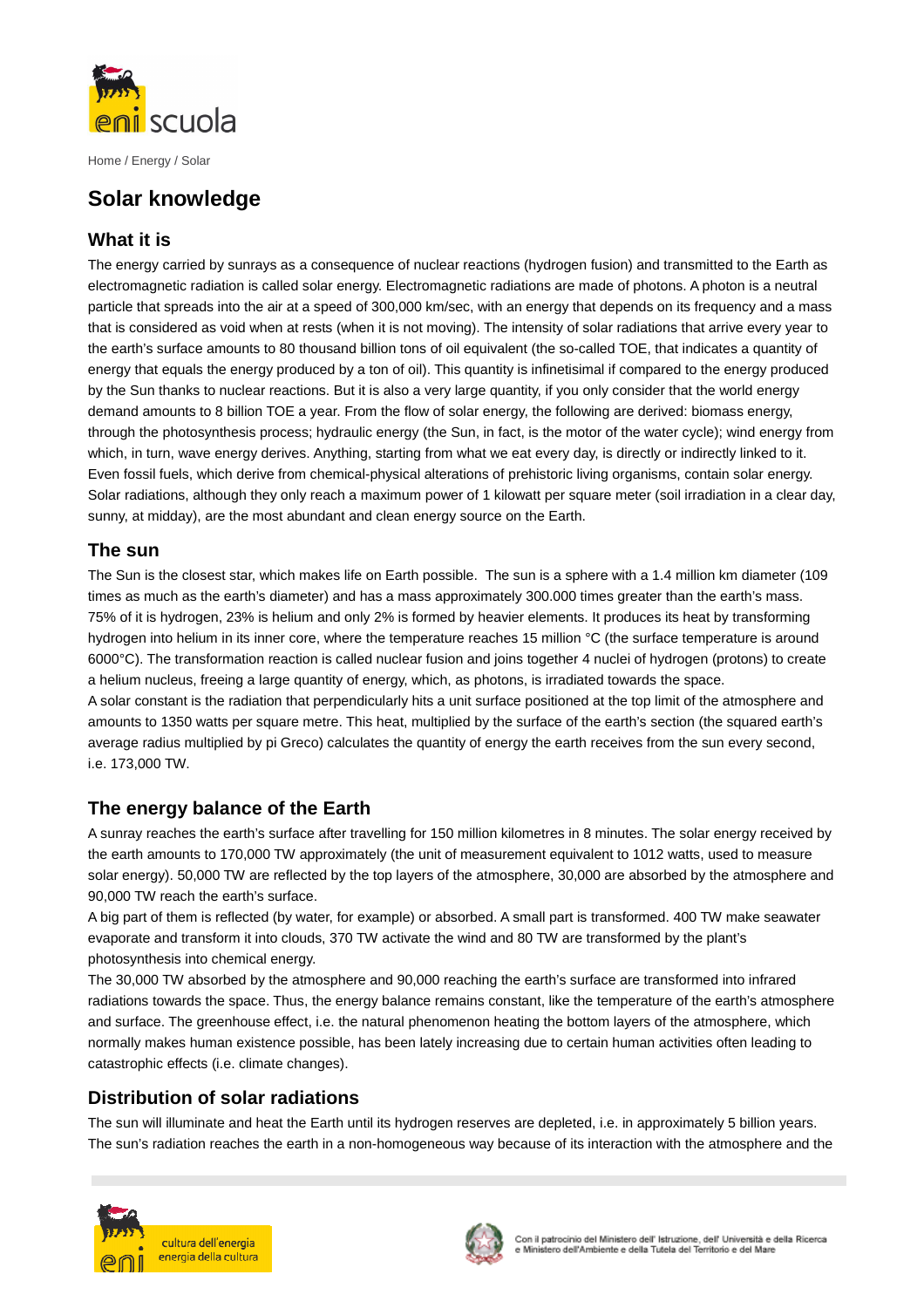

Home / Energy / Solar

angle of incidence of sunrays. The angle of incidence varies according to two factors: the earth's rotation around its axis, which is very important for the alternation of day and night, and the inclination of the earth's axis as compared to the plane of its orbit, leading to a seasonal variation of the maximum height of the sun on the horizon. When the sun is perpendicular to the earth's surface, the maximum concentration of sunrays on the ground is obtained. On the other hand, if the sunrays reach the earth's surface with a certain inclination, the same amount of energy is dispersed over a larger surface. Therefore solar energy can be highly exploited only within a belt included between 45° latitude south and north.

## **Useful radiation**

Only a part of the huge energy flows that gets from the Sun to the Earth can be transformed into useful energy. The quantity of solar energy that arrives to the earth's surface and that can be usefully "collected" depends on irradiation on the area. Irradiation is the quantity of solar energy that arrives at a surface within a determined time interval, typically one day (it is measured in kWh by square metre by day). Instead, the value of solar radiation that arrives on the surface unit (at a determined moment) is called radiance (it is measured in kW/m2). Irradiation is influenced by local climatic conditions (clouds, mist, etc) and depends on the latitude: as it is well known, it increases when it gets closer to the equator. In Italy mean annual solar radiation ranges from 3.6 kWh per square metre per day in the Po river plain area, to 4.7 kWh per square metre per day in Central-Southern Italy, to 5.4 kWh per square metre per day in Sicily. In some favourable spots it is possible to collect every year around 2,000 kilowatts for each square metre, which corresponds to 1.5 barrels of oil for a square metre.

## **A bit of history**

Mankind has always known what happens when a sunray hits a body. If this is light-coloured or is a mirror, the energy of the sun is reflected. If it is dark-coloured, the sun's radiation is absorbed and the body heats up. The first solar collector is based on this principle. It was invented in 1767 by the Swiss Horace de Saussure: a "black pot" used by the first American pioneers to heat water and cook while they were travelling west. In 1891, Clarence Kemp patented the first solar energy water heater. It was a success, but human beings already knew cheaper and easier ways to heat water. Only after 80 years, following the energy crisis of 1973 and the consequent increase in the oil prices, did Kemp's water heater develop into a more modern form, becoming the solar panel that today is enjoying growing success. Besides the thermal effect, human beings recently learned how to exploit the electromagnetic effect of the sun's radiation. The problem is converting sunrays into electric energy by means of ad hoc devices. The process, known as photovoltaic conversion or photovoltaic effect, was discovered in 1839 by the physicist Bequerel, but its first commercial implementation took place only in 1954 in the U.S., when the Bell laboratories developed the first photovoltaic cell in single-crystal silicon, reaching a 6% efficiency. The first steps of the photovoltaic conversion took place in the semiconductor and IT sectors. The first of such implementations dates back to 1958. Today the main implementations take place on earth and the industrial production of photovoltaic cells has increased from the 1960s to date, with the consequent impact on production prices. Remarkable efficiency was achieved, up to 10-13%, which may render the exploitation of solar energy to produce electricity increasingly competitive. Remarkable yields, of up to 20%, have been obtained, which will make exploitation of solar energy increasingly competitive, for the production of electricity. This means that if the solar energy that strikes a photovoltaic panel is 100, the panel will transform 20% of this energy into useful energy, more specifically into electric energy.

#### **Some figures: worldwide**

Photovoltaic capacity installed in the world in 2013 reached 139 GW, due to 39 GW installed during the year. In 2013, Italy held the 3<sup>rd</sup> place for installed power, after Germany and China and in front of the USA. In analyzing the data, the extension of the various States being compared must be born in mind, and it is significant that a small country like Italy can compete with a giant like China and the USA.

If we analyze the data of the different geographic areas of the world, it can be observed that Europe has always been a